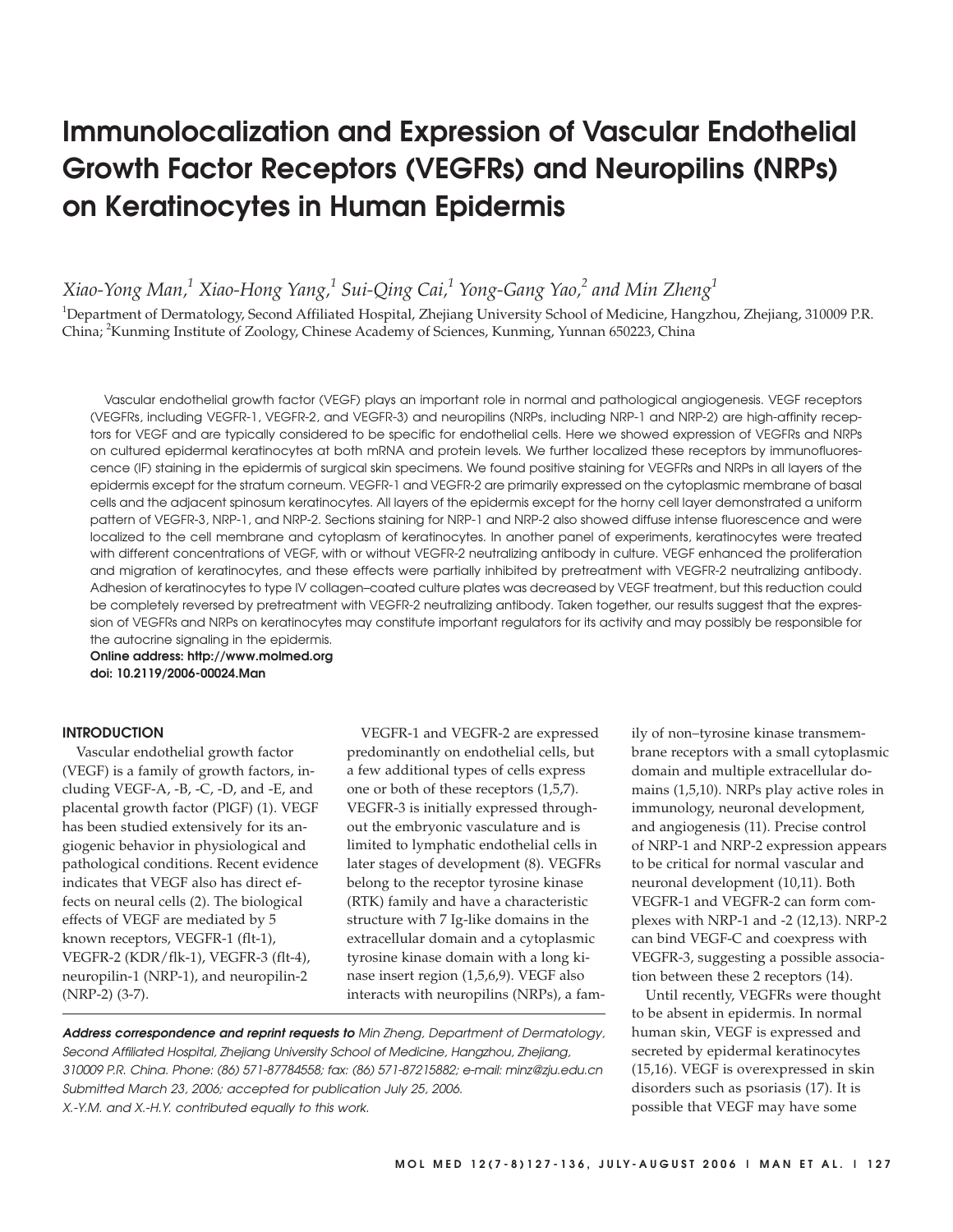autocrine effects on the behavior of epidermal cells. In this study, we systematically screened the expression of VEGF receptors and coreceptors in the epidermis. While this work was going on, Wilgus et al. (18) reported that VEGFR-1, but not VEGFR-2, was detected in murine keratinocytes during wound repair and in normal human epidermal keratinocytes. Based on other functional assays, they claimed a novel role of VEGF and VEGFR-1 interaction in keratinocytes during wound healing (18). Most recently, the expression of NRP-1 was also characterized in keratinocytes in vitro and in vivo (19). Both reports showed the absence of VEGFR-2 expression on keratinocytes (18,19). Kurschat and colleagues (19) also failed to detect VEGFR-1 and VEGFR-3 in a keratinocyte cell line, HaCaT cells, by RT-PCR. In our data, we found expression of all 5 known VEGFRs and NRPs. The discrepancies between our study and others were investigated in this study.

# **MATERIALS AND METHODS**

# **Chemicals and Reagents**

Dispase, trypsin, defined keratinocyte serum free medium (KSFM) supplemented with keratinocyte growth factor (KGF), human endothelial-SFM, fetal bovine serum (FBS), and Trizol were obtained from Gibco and Invitrogen. Monoclonal mouse anti-human VEGFR-1, VEGFR-2 (MAB3571), VEGFR-3, and NRP-2 were purchased from R&D Systems (Minneapolis, MN, USA); mouse anti-human NRP-1 and another mouse anti-human VEGFR-2 antibody (SC-6251) from Santa Cruz Biotechnology (Santa Cruz, CA, USA); mouse anti-human *GAPDH* from Acris Antibodies (Hiddenhausen, Germany); horseradish peroxidase–linked anti-mouse IgG from Jackson ImmunoResearch Laboratories (West Grove, PA, USA); polyclonal rabbit anti-mouse immunoglobulins/FITC from DakoCytomation (Denmark);  $VEGF<sub>165</sub>$  from Chemicon International Inc. (Temecula, CA, USA); PVDF membrane, Whattman filter, and ECL plus reagent from Amersham Biosciences (Piscataway,

NJ, USA); Moloney murine leukemia virus (MMLV) reverse transcriptase and RNase inhibitor from Fermantas (Amherst, NY, USA); cocktail protease inhibitors from Roche Diagnostics (Indianapolis, IN, USA); and poly-L-lysine, propidium iodide (PI), and mouse IgG from serum from Sigma-Aldrich (St. Louis, MO, USA). Primers were synthesized by Sangon (Shanghai, China), and purified PCR products were directly sequenced by the same company.

#### **Human Subjects**

Three healthy skin specimens, from 3 donors aged 19, 36, and 54 years, were obtained from cosmetic surgery with informed consent and handled aseptically. After removing subcutaneous elements, the specimens were cut into 2 parts. One half was snap-frozen and embedded in OCT compound (Miles, Naperville, IL, USA) and then stored in liquid nitrogen until processed. The other part of the specimen was put into 0.5% dispase (Gibco, Invitrogen, Auckland, USA) immediately.

# **Isolation and Culture of Epidermal Keratinocytes from Human Skin**

Following overnight incubation at 4 °C in 0.5% dispase, the epidermis was peeled off from the dermis. The epidermis was further incubated in 0.25% trypsin for 10 min at 37 °C. Trypsin activity was neutralized by adding FBS. The keratinocyte suspension was filtered through nylon gauze (200 μm mesh) and cells were washed twice at 500*g* for 5 min prior to resuspension in defined serum-free keratinocyte growth medium supplemented with KGF. Cells were plated into 25-cm2 tissue culture dishes (Fluka, UK), maintained at 37 °C in a humidified atmosphere containing  $5\%$  CO<sub>2</sub>. Passages 2 to 5 were used in all experiments. HUVECs, expressing all 5 VEGF receptors (5) and serving as a positive control, were obtained from isolated umbilical veins by a standard method (20).

#### **Histological Analyses**

Coverslips were incubated in 50%  $H<sub>2</sub>SO<sub>4</sub>$  overnight and then washed for 30 min in running tap water. The coverslips were incubated in 1 μg/mL poly-L-lysine for 10 min at room temperature and dried on filter paper. Normal skin tissue specimens embedded in OCT compound were processed into 4-μm sections using a Leica CM 1850 cryostat (Meyer Instruments, Houston, TX, USA) and placed on the surface of coverslips. After being fixed with 4% paraformaldehyde buffer for 20 min at room temperature, the coverslips were rinsed 3 times with PBS, placed into preheated sodium citrate buffer (10 mM, pH 8.5), and maintained at 95 °C for 20 min, then rinsed 3 times in PBS. The sections were permeabilized at room temperature with PBS containing 0.1% Triton-100 for 15 min and incubated with 10% normal rabbit serum for 1 h at room temperature to avoid nonspecific binding. The sections were then incubated with 20 μg/mL primary monoclonal antibody diluted with 10% rabbit serum in PBS against each of the antibodies (VEGFR-1, VEGFR-2, VEGFR-3, NRP-1, and NRP-2) overnight at  $4^{\circ}$ C. After 3 washes with 1% rabbit serum in PBS, the sections were incubated with FITC-conjugated rabbit anti-mouse secondary antibody that was diluted 1:40 with 10% rabbit serum in PBS for 2 h at room temperature in the dark. After 3 washes with 1% rabbit serum in PBS, the sections were counterstained with PI mounting medium to visualize the nuclei and pictured under fluorescence microscopy (Olympus, Japan). Negative controls that were stained with mouse IgG were included in all experiments. Sections from human umbilical vein were used as a positive control.

## **RT-PCR**

Total RNA was isolated from 80% to 90% confluent keratinocytes in a 25-cm<sup>2</sup> dish using 1 mL Trizol according to the manufacturer's instructions and stored at –80 °C until use. After denaturation in DEPC-treated water for 10 min at 70 °C, 2 μg total RNA was reverse-transcribed into cDNA in a reaction volume of 20 μL, which contained 1× RT buffer (50 mM Tris-HCl, pH 8.3, 75 mM KCl, and 3 mM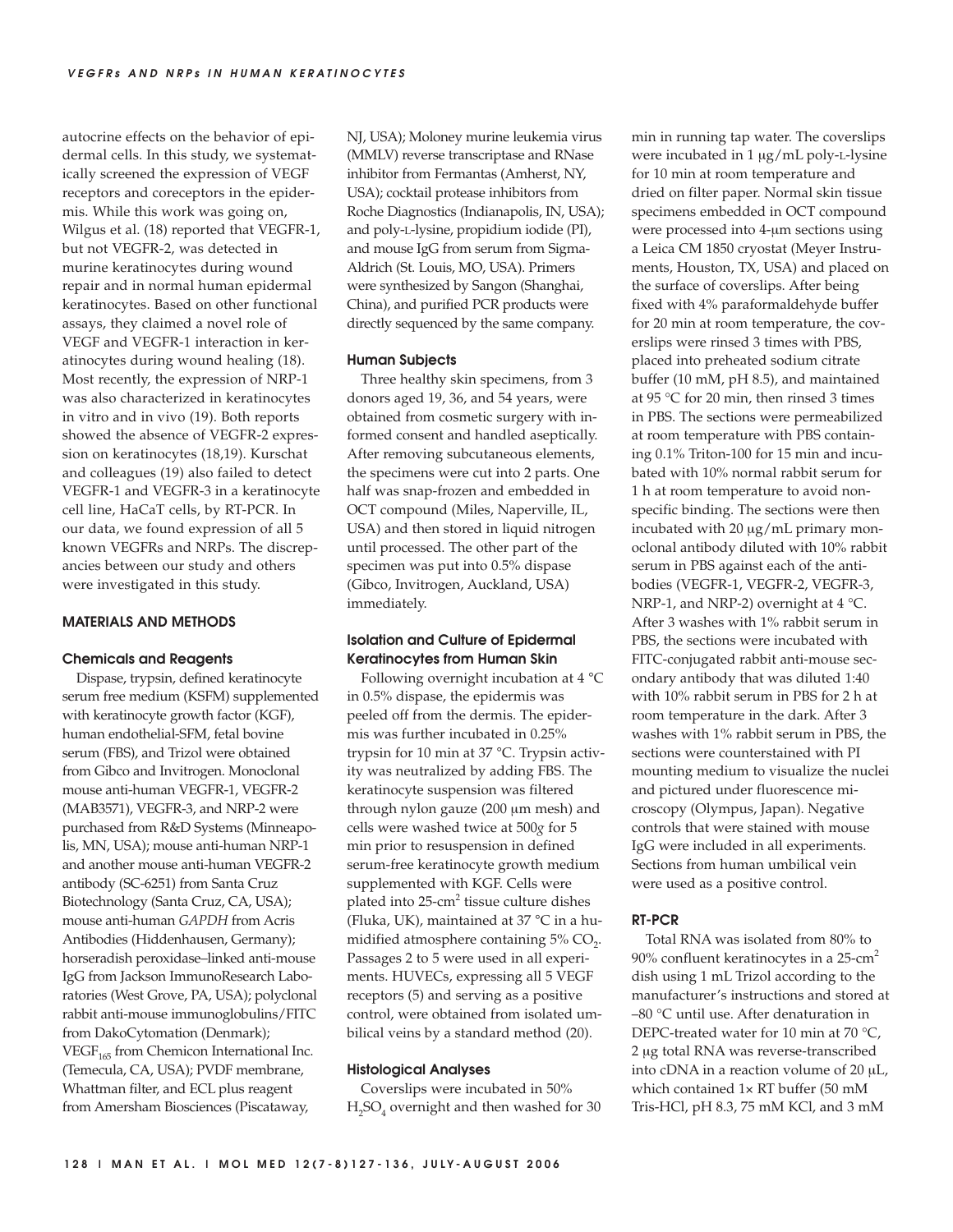MgCl<sub>2</sub>), 20 units RNase inhibitor, 50 mM dNTPs, 200 units MMLV reverse transcriptase, and  $0.5 \mu$ g oligo(dT)<sub>18</sub> as primer. The reactions was incubated at 42 °C for 60 min and inactivated at 95 °C for 10 min and stored at –80 °C or used immediately. Each experiment included samples containing no reverse transcriptase (as negative controls) in the following RT-PCR, to exclude amplification from contaminated genomic DNA. Specific primers for VEGFR-1, VEGFR-2, and VEGFR-3, which were located at C-terminal of the kinase domain of each receptor, were designed by using PrimerSelect program in DNAstar package (DNAStar, Madison, WI, USA). Primers for NRP-1 and NRP-2 were located at N-terminal of both receptors and were selected by using the same program (Table 1). RT-PCR amplification was performed with a PTC 225 thermal cycler (MJ Research) in a volume of 50 μL, which included 1 μL of reaction cDNA mixture, 10 pmol each primer, 200 mM each dNTP, 2 mM MgCl<sub>2</sub>, 10 mM Tris-HCl, pH 8.3, 50 mM KCl, and 2 units of Taq DNA polymerase (Sangon, Shanghai, China). The amplification was composed of 1 cycle of 96 °C for 3 min, 35 cycles of 96 °C for 1 min, 57 °C (for VEGFR-1, VEGFR-2, and NRP-1) or 63 °C (for VEGFR-3 and NRP-2) for 70 s, and 72 °C for 80 s, and ending with a full extension cycle of 72 °C for 7 min. In each experiment, a negative control was included. To exclude potential contamination of endothelial cells from dermis in cultured keratinocytes, an endothelialspecific marker, CD31, was amplified using the same amplification conditions except for annealing at 55 °C (Table 1). The PCR products were then electrophoresed on 1.5% agarose gels, stained with ethidium bromide, and photographed on a UV transilluminator. Results were expressed for each sample as band intensity relative to that of GAPDH. Sequence identity of PCR product for each VEGFR and NRP was confirmed by direct sequencing.

## **Western Blot Analysis**

Keratinocytes grown to 80% to 90% confluence were washed twice in ice-cold PBS, scraped, and centrifuged (1000*g*, 5 min at 4 °C). The pellet was incubated for 30 min in modified RIPA lysis buffer (20 mM Tris-HCl, pH 7.5, 150 mM NaCl, 0.2 mM EDTA, 1% Triton X-114, 50 mM Hepes, 50 mM sodium fluoride, 1 mM sodium orthovanadate) and 1 tablet/ 10 mL of protease inhibitor cocktail tablets then centrifuged (16,000*g*, 15 min at 4 °C). Protein concentrations were measured using the QuantiPro BCA assay kit (Sigma-Aldrich). Protein

|  | Table 1. PCR primers used in this study. |  |  |  |
|--|------------------------------------------|--|--|--|
|  |                                          |  |  |  |

| Gene         | GenBank<br>accession no. | Primer sequence                | Location  | Product<br>length<br>(bp) |
|--------------|--------------------------|--------------------------------|-----------|---------------------------|
| VEGFR-1      | NM 002019                | 5'-AIGGCICCCGAAICIAICIIIGAC-3' | 3445-3468 | 655                       |
|              |                          | 5'-GCCCCGACTCCTTACTTTTACTGG-3' | 4099-4076 |                           |
| VEGFR-2      | NM 002253                | 5'-CIGGCGGCACGAAATATCCTCTTA-3' | 3388-3411 | 614                       |
|              |                          | 5'-GGCCGGCTCTTTCGCTTACTGTTC-3' | 4001-3978 |                           |
| VEGFR-3      | NM 182925                | 5'-AGGCCGGCCCACGCAGACATC-3'    | 2424-2444 | 346                       |
|              |                          | 5'-TGCACGCCCCGAGGAGGTTGA C-3'  | 2769-2748 |                           |
| NRP-1        | NM 001024629             | 5'-AGCCCCTCCTCCTGTTGTGTCTTC-3' | 461-484   | 441                       |
|              |                          | 5'-GCTATCGCGCTGTCGGTGTAAAAA-3' | 901-878   |                           |
| NRP-2        | NM 201264                | 5'-CAGCCGGCCCCCAGCACAT-3'      | 29-47     | 436                       |
|              |                          | 5'-TICCCGAAAGCCAAGCGTAACAAT-3' | 464-441   |                           |
| CD31         | BC051822                 | 5'-CITCGCGGATGTCAGCACCAC-3'    | 384-404   | 419                       |
|              |                          | 5'-CCICAACGGGGAATICCAGIAICA-3' | 802-779   |                           |
| <b>GAPDH</b> | NM 002046                | 5'-TGAAGGTCGGAGTCAACGG-3'      | 113-131   | 223                       |
|              |                          | 5'-TGGAAGATGGTGATGGGAT-3'      | 335-317   |                           |

(100 μg) was boiled in 2× Laemmli buffer (0.125 M Tris-HCl, pH 6.8, 4% SDS, 20% glycerol, and 10% β-mercaptoethanol, 1% bromophenol blue) for 10 min, and 40 μg of protein was loaded for each lane on 6% SDS polyacrylamide gels. Proteins were transferred to PVDF membrane (Hybond-P, Amersham), and blots were blocked for 30 min at room temperature in PBS containing 1% Tween-20. After rinsing 3 times for 10 min with PBS containing 0.05% Tween-20, the membrane was probed with the respective primary antibody (0.5 μg/mL) overnight at 4 °C in PBS containing 1% Tween-20. Blots were then washed 4 times (5 min each) in PBS containing 0.05% Tween-20 and incubated for 1 h with horseradish peroxidase–conjugated sheep polyclonal anti-mouse IgG antibody (1:5000; Jackson). The membrane was washed 5 times (5 min each) with 0.05% Tween-20-PBS, and the immunoreactive bands were detected using enhanced chemiluminescent (ECL) plus reagent kit before exposure for at least 3 min to Kodak film (Kodak, Rochester, NJ, USA). Mouse monoclonal anti-GAPDH (diluted 1:5000) was used as a loading control in the same panel. The results of densitometric scanning of immunoreactivity on each lane were corrected for GAPDH immunoreactivity. HUVECs were used as a positive control in all panels.

# **Effect of VEGF<sub>165</sub> on Keratinocyte Proliferation**

To determine if  $VEGF<sub>165</sub>$  has effects on proliferation of keratinocytes, normal human epidermal keratinocytes were plated in 96-well plates at 5000 cells/well in defined KSFM and cultured for 24 h. Cells were then treated with various concentrations of  $VEGF<sub>165</sub>$ at 0, 1, 5, 10, 25, 50, and 100 ng/mL in defined KSFM and incubated for 48 h. To test whether VEGFR-2 could mediate the enhanced proliferation in response to VEGF $_{165}$  treatment, cells were treated with 5 μg/mL VEGFR-2 neutralizing antibody MAB3571 for 1 h and were seeded into wells with or without VEGF<sub>165</sub> (10 ng/mL) for 48 h. At the end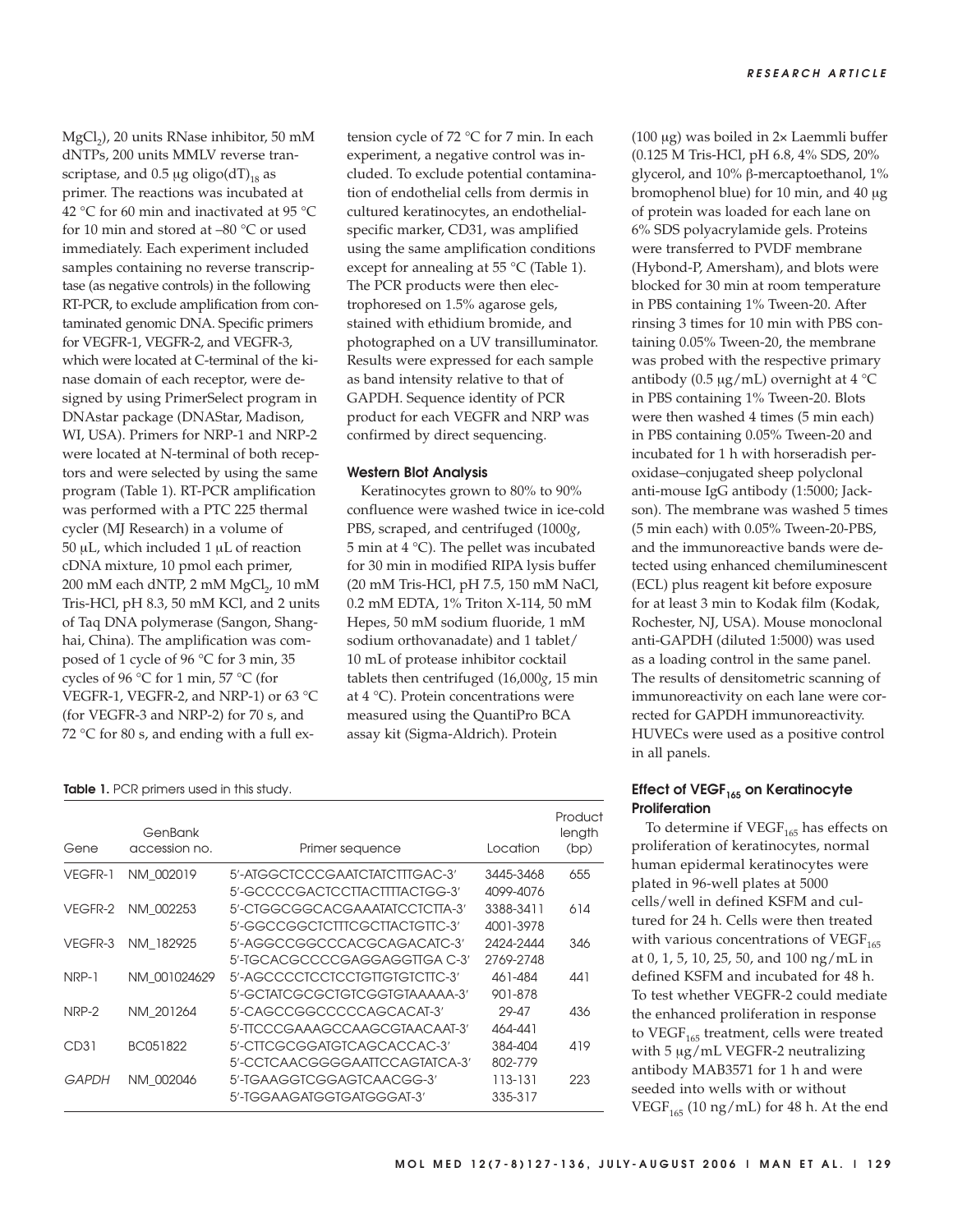of the incubation, freshly prepared and filtered MTT (Sigma, St Louis, MO, USA) was added to a final concentration of 5 mg/mL in PBS and the mixture was further incubated for 3 h. After the medium was removed, cells in each well were dissolved with 100 μL DMSO, and optical density was read at 570 nm with a 96-well plate ELISA reader (Bio-Tek Instruments, Winooski, VT, USA). All MTT assays were conducted at least in triplicate.

## **Cell Migration Assays**

Cell migration assays were performed as previously described (21,22) with some modifications. In brief, modified Boyden chambers (Neuroprobe, Bethesda, MD, USA) with 8-μm porosity polyvinylpyrrolidone-free polycarbonate filters were precoated with 20 μg/mL type IV collagen (Sigma). In the lower chamber, 27 μL defined KSFM with different VEGF concentrations was added. Cell suspension  $(5 \times 10^4/\text{mL})$ was prepared and incubated with or without 5 μg/mL VEGFR-2 neutralizing antibody MAB3571 for 30 min at 37 °C. An aliquot of 50 μL cell suspension was added to the upper chamber, and cells were allowed to migrate for 12 h at 37 °C in 5% CO<sub>2</sub>. Cells on the upper surface of the membrane were carefully wiped off. Cells on the undersurface of the membrane were fixed with 4% paraformaldehyde for 10 min and stained with 2% crystal violet blue for 5 min, then rinsed off gently with running water. We quantified the number of migrated cells in each well by counting 5 randomly chosen fields at 400× magnification. Each determination represents the mean of 3 individual wells ± SD. For all experiments reported, assays were repeated at least 3 times with similar results.

#### **Cell Adhesion Assays**

Keratinocytes pre-incubated with or without  $VEGF<sub>165</sub>$  at different concentrations were plated into 96-well plates precoated with 20 μg/mL type IV collagen (Sigma,) at  $1 \times 10^5$  cells/well with de-



**Figure 1.** Expression of mRNA of VEGFRs and NRPs in cultured keratinocytes. RT-PCR analysis of VEGFR-1 (A), VEGFR-2 (B), VGFR-3 (E), NRP-1 (C), NRP-2 (F) and CD31 gene (H) in HUVECs (lane 1) and cultured keratinocytes from 3 different healthy samples (lanes 2-4). Lane 5 is a negative control showing no amplification from potential genomic DNA contamination. GAPDH served as an internal control for different amplification performed for respective genes (D, G, I).

fined KSFM and cultured for 4 h. Cells were rinsed gently 3 times with 0.1% BSA in prewarmed culture medium to remove unattached cells. Adherent cells were then incubated with 5 mg/mL MTT for 3 h. The following assay was similar to the above proliferation assay. For VEGFR-2 neutralizing assay, cells were incubated with VEGFR-2 neutralizing antibody MAB3571 at 5 μg/mL for 30 min prior to seeding. The data were expressed as the mean of triplicate wells  $\pm$  SD. Experiments were repeated at least triplicate with similar results.

## **Statistical analyses**

For in vitro data, results are expressed as mean ± SD. All determinations were performed in triplicate, and experiments were repeated at least 3 times. One-way ANOVA was used to evaluate significant differences. Statistical analyses were performed by SPSS Software (V13.0, SPSS, USA), with a *P* value < 0.05 considered to be statistically significant.

## **RESULTS**

# **Expression of VEGFRs and NRPs in Cultured Keratinocytes**

As shown in Figure 1, expression of VEGFR and NRP mRNA was detected in cultured keratinocytes from all 3 normal donors. Direct sequencing for these PCR products was identical to published sequences of human VEGFR-1, VEGFR-2, VEGFR-3, NRP-1, and NRP-2 (Table 1). The expression of CD31 gene was detected in HUVECs but not in any sample of cultured keratinocytes (Figure 1H), suggesting no contamination of endothelial cells in keratinocytes.

The protein levels of VEGFRs and NRPs in cultured keratinocytes are shown in Figure 2. We observed main bands with approximate sizes of 180 and 200 kDa for all 3 VEGFRs, but the intensity of bands for each VEGFR varied. Blots for NRP-1 and NRP-2 both detected a strong band at approximately 140 kDa. Based on the relative intensity of VEGFRs and NRPs (by comparing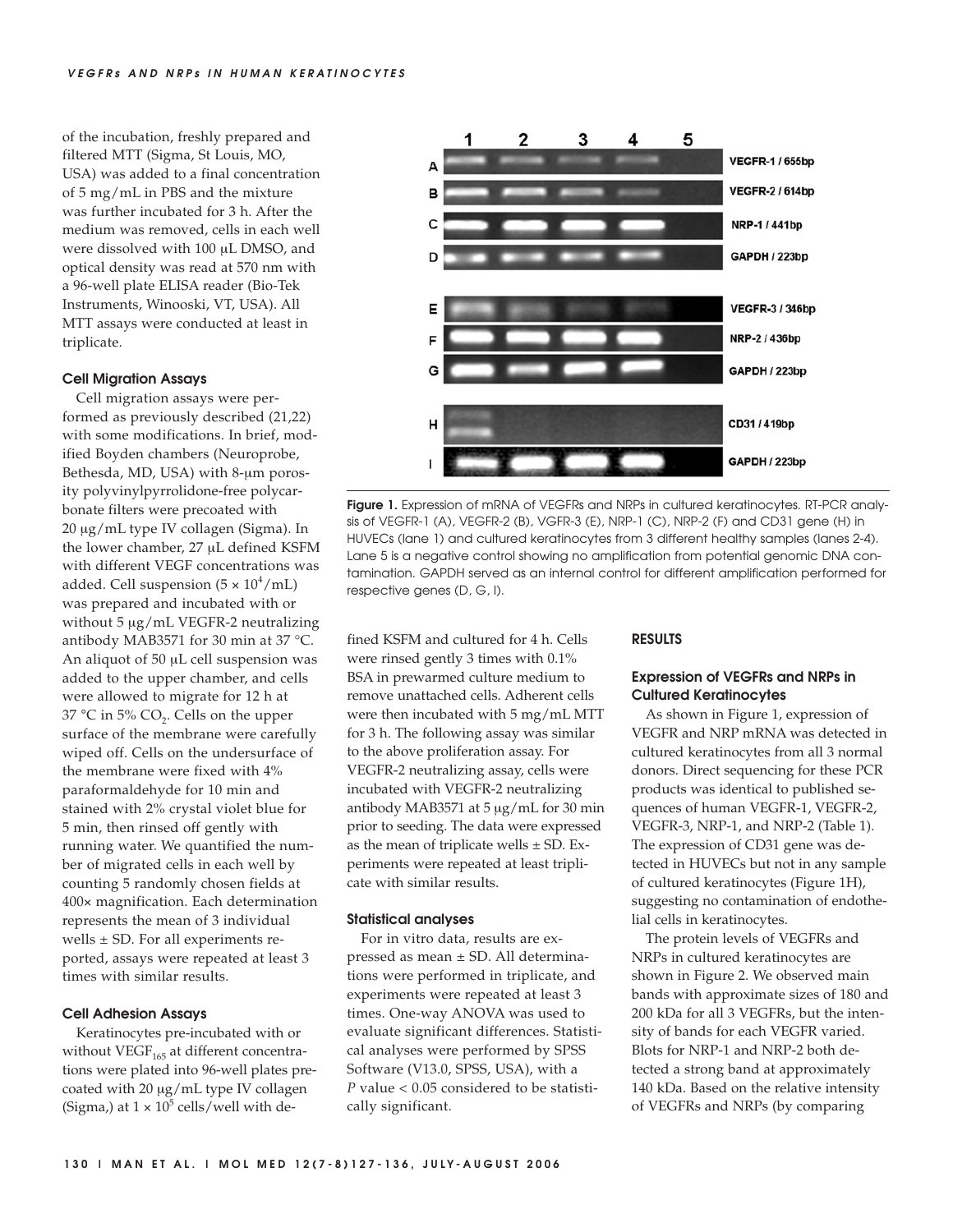

**Figure 2.** Immunoblot analysis of VEGFRs and NRPs in cultured keratinocytes. The anti–VEGFR-1, anti–VEGFR-2, and anti–VEGFR-3 antibodies show bands at about 180 and 200 kDa. The anti–NRP-1 and anti–NRP-2 antibodies show bands at approximate 140 kDa. The anti-GAPDH antibody was used as loading control for normalization. M, marker; lane 1, HUVECs; lanes 2-4, cultured keratinocytes from 3 different healthy samples.

with GAPDH), it seems that VEGFR-2, NRP-1, and NRP-2 were highly expressed in keratinocytes from the 3 donors, whereas VEGFR-1 and VEGFR-3 were modestly expressed.

# **Localization of VEGFRs and NRPs in Normal Human Epidermis**

Cryostat sections of skin specimens from all 3 healthy donors were examined by histological immunofluorescence staining. Positive staining for VEGFRs and NRPs were observed in epidermis of all 3 donors. The representative data presented in Figure 3 were from the skin of a 19-year-old male donor. The distribution pattern of these receptors varied in epidermis: VEGFRs showed a membranous staining pattern along the intercellular junctions in the basal and suprabasal layers of the epidermis except for the horny cell layer (Figures 3A1, 3B1, and 3C1). The staining pattern of NRPs differed from that of VEGFRs. NRPs are stained in the membrane and in the cytoplasm of keratinocytes in the whole epidermis except for the stratum

corneum (Figures 3D1 and 3E1). Specifically, VEGFR-1 and VEGFR-2 (both MAB3571 and SC-6251) strongly labeled keratinocytes in stratum basal and spinosum adjacent to basal, whereas all layers of the epidermis except the horny cell layer demonstrated a uniform expression pattern of VEGFR-3, NRP-1, and NRP-2. Moreover, NRP-1 and NRP-2 showed diffuse intense fluorescence compared with VEGFRs. HUVECs (as apositive control) (column 2 in Figure 3) show strong staining for endothelial cells and vessel smooth muscle cells by all antibodies, whereas negative control sections incubated with mouse IgG were unstained (column 3 in Figure 3).

# **Partial Blockage of VEGF Induced Proliferation and Migration of Keratinocytes by VEGFR-2 Neutralizing Antibody**

We first examined the effect of  $VEGF<sub>165</sub>$ on keratinocyte proliferation and migration. As shown in Figure 4, VEGF $_{165}$  increased the proliferation of keratinocytes in a dose-dependent manner, and this

induction reached a plateau at a concentration of 10 ng/mL. VEGFR-2 neutralizing antibody (MAB3571) could partially block this induction  $(P < 0.05$  vs. control).

We next determined the effect of  $VEGF<sub>165</sub>$  on chemotactic motility of keratinocytes by employing a modified Boyden chamber assay. The motility of keratinocytes was greatly affected by elevated concentrations of VEGF $_{165}$  in a dose-dependent manner (Figure 5). VEGF $_{165}$  at 100 ng/mL could induce about 10-fold migration over the control. Pretreatment with the anti–VEGFR-2 antibody significantly suppressed the induction of migration by  $VEGF<sub>165</sub>$  at 10 ng/mL (*P* < 0.001 vs. control) (Figure 5); the migration of keratinocytes was reduced more than 2-fold in the presence of 5 μg/mL MAB3571 and 10 ng/mL VEGF165 compared with 10 ng/mL VEGF165 treatment alone. No significant difference was observed between cells treated with VEGFR-2 neutralizing antibody and cells without any treatment.

# **VEGF Reduced Adhesion of Keratinocytes, Which Could Be Completely Reversed by VEGFR-2 Neutralizing Antibody**

Adhesion of keratinocytes to type IV collagen–coated culture plates after 4 h of culture did not change dramatically under basal or slightly stimulated conditions. VEGF $_{165}$  at a concentration of 10 ng/mL decreased keratinocyte adhesion by approximately 20%. This decrease was found to be more prominent when  $VEGF<sub>165</sub>$  concentration was further increased (Figure 6). The binding of keratinocytes to type IV collagen–coated plates could be completely reversed by a pretreatment with VEGFR-2 neutralizing antibody in the presence of VEGF (Figure 6).

*Please note that supplementary information is available on the Molecular Medicine website (www.molmed.org).*

# **DISCUSSION**

Although VEGFRs and NRPs were initially thought to be expressed exclusively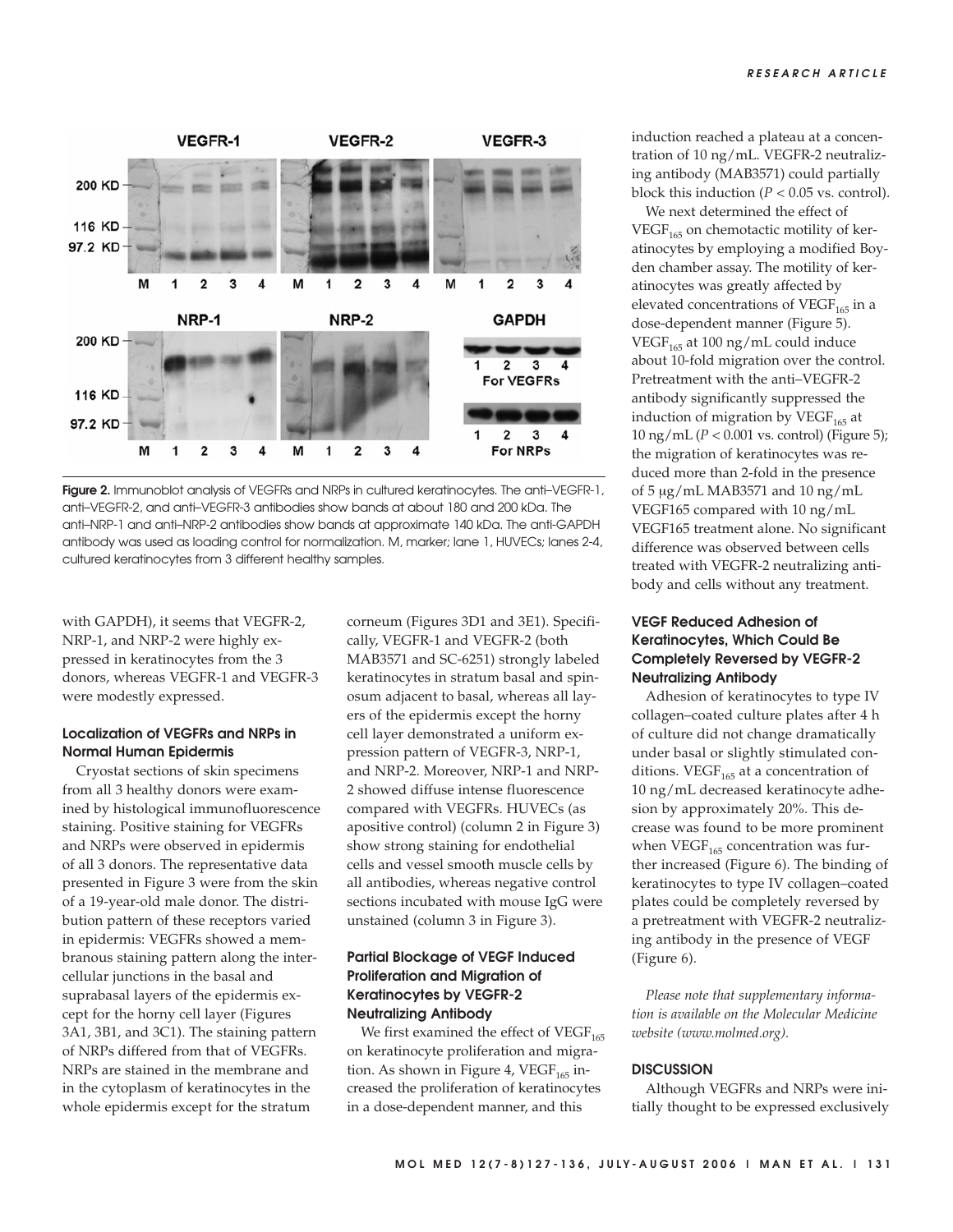

**Figure 3.** Representative immunofluorescent staining of VEGFRs and NRPs in human healthy skin epidermis. The presence of VEGFRs and NRPs is indicated by green fluorescence staining. Red indicates PI nuclear staining. Column 1, normal human skin from a 19-year-old male donor; column 2, human umbilical cord vein; column 3, negative staining by mouse IgG. The letters in the figures refer to epidermis (e), dermis (d), and basal layer of epidermis (b) in skin sections. The luminal side of the human umbilical cord vein is indicated by capital letter L. Scale bar, 50 μm. VEGFR-1 (A1) and VEGFR-2 (B1) are strongly detected at the stratum basal and spinosum adjacent to the basal of epidermis (arrows). VEGFR-3 (C1) is detected uniformly at all layers of the epidermis except for the horny cell layer (arrow). NRP-1 (D1) and NRP-2 (E1) are distributed uniformly among all layers of the epidermis except for the horny cell layer (arrows). Positive controls of human umbilical cord vein showed strong staining for HUVECs and smooth muscle cells for all 5 antibodies for VEGFRs and NRPs (arrows). Negative staining controls of human skin by using mouse IgG are unstained in all experiments (arrowheads refer to the outer edge of skin).

in endothelial cells (1,3,5,7,23,24), recent studies have found expression of VEGF receptors and coreceptors in other cell types and tissues (25-34). Our data demonstrate that keratinocytes in epidermis express VEGFR-1, VEGFR-2, VEGFR-3, and the coreceptors NRP-1 and NRP-2 at both mRNA and protein levels. To our knowledge, this is the first report that examined all 5 known VEGF receptors and coreceptors in keratinocytes of the epidermis.

The presence of VEGFRs and NRPs in different tissues varied, and each of these receptors might have specific biological activities ranging from enhancing proliferation to increasing cellular migration. Besides the presence in endothelial cells and endothelial cell progenitors (35,36), VEGFR-1 mRNA and protein are expressed in some immune cells, such as macrophage-osteoclast lineages (33,34, 37), natural killer cells (38), and neutrophils (32), as well as in other normal cells, including trophoblast cells, renal mesangial cells (5), melanocytes (25), vascular smooth muscle cells (27,39), pericytes (28), and neurons (29). Other studies have shown VEGFR-1 to be expressed on tumor cells such as human prostate and breast carcinoma cells (40,41) and pancreatic cancer cells (42), and to be implicated in tumor growth and progression (42-44). Fan et al. (26) found that VEGFR-1 was present in colorectal cancer cells of epithelial origin and was involved in tumor progression and metastasis. Recently, the expression of functional VEGFR-1 on keratinocytes was first reported by Wilgus et al. (18), who suggested a novel autocrine mechanism in keratinocytes by which VEGF may act to stimulate wound healing. We detected expression of VEGFR-1 in cultured keratinocytes (Figures 1 and 2) and observed positive staining for this receptor in all layers of epidermis except for stratum corneum (Figure 3). Our results are thus consistent with the observation of Wilgus et al. (18) but differ from those of Kurschat et al. (19), who failed to identify all 3 VEGFRs in cultured HaCaT keratinocytes.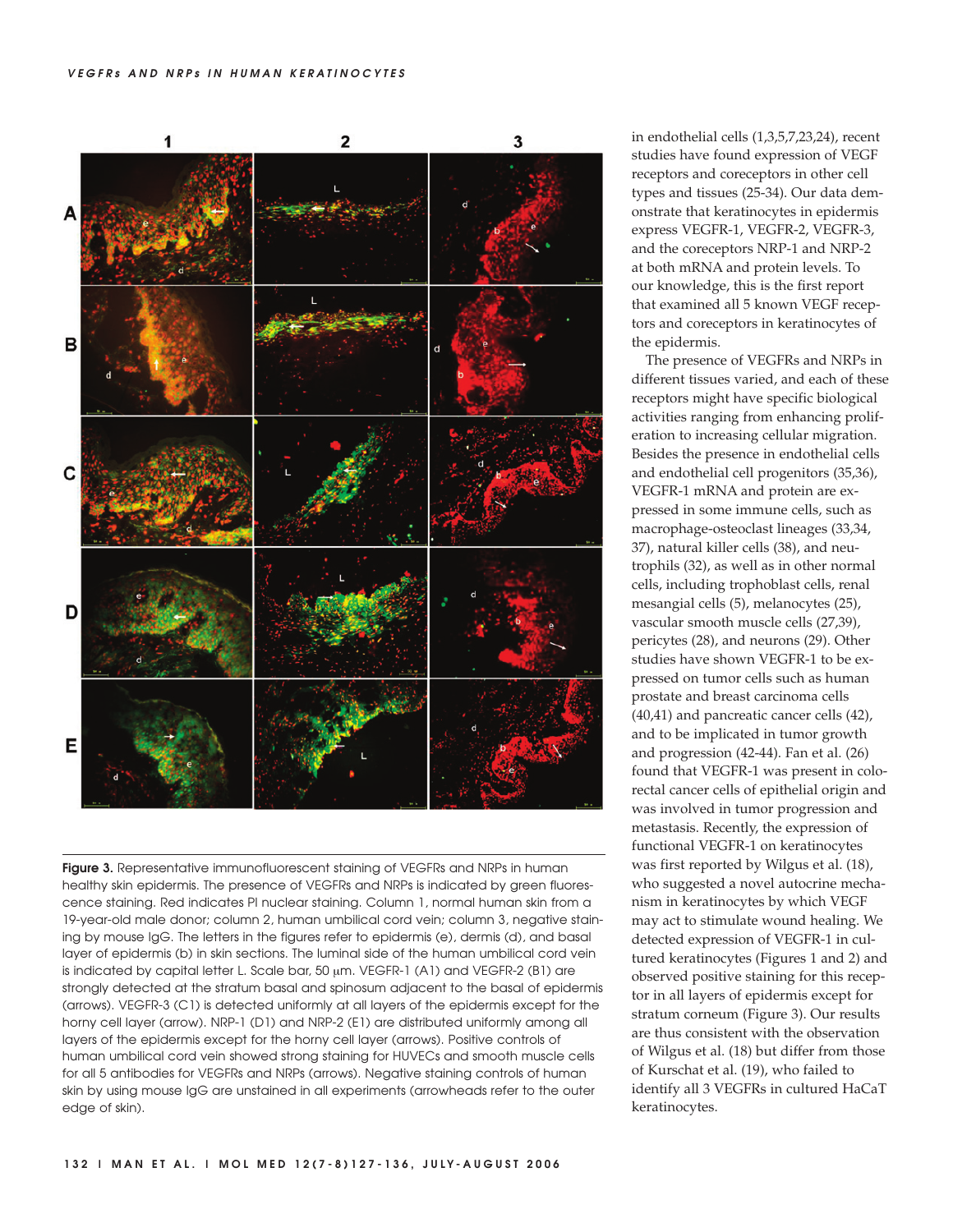

Figure 4. Effect of VEGF<sub>165</sub> on keratinocyte proliferation. MTT-based assays were performed to determine the effects of VEGF alone or in combination with VEGFR-2 neutralizing antibody for 48-h treatment. Data represent the mean values of optical density measured in 6 wells for each treatment in a representative experiment. This experiment was repeated at least 3 times with similar results. \*\*<sup>P</sup> ≤ 0.01; \*\*\*P < 0.001, significant differences between VEGF-treated and untreated samples. #P < 0.05, significant difference between VEGF-treated cells and cells treated with both VEGF and VEGFR-2 neutralizing antibody.



**Figure 5.** Effect of VEGF<sub>165</sub> on keratinocyte migration. Incubation with VEGF<sub>165</sub> significantly increases keratinocyte migration, and this induction is partially abrogated by pretreatment with VEGFR-2 neutralizing antibody. Data are expressed as mean values ± SD for the total number of cells observed in 5 randomly selected fields from 3 separate wells. \*\*P ≤ 0.01; \*\*\*P < 0.001, significant differences between VEGF-treated and untreated cells. ###P < 0.001, significant difference between VEGF-treated cells and cells treated with both VEGF and VEGFR-2 neutralizing antibody.

VEGFR-2 is the major receptor for endothelial cell function (1,2,5) and was reported to be expressed in hematopoietic stem cells, megakaryocytes, neuronal cells, osteoblasts, pancreatic duct cells, and retinal progenitor cells (5,30), as well as in some tumor cells, such as malignant melanoma cells (5), papillary thyroid cancer, non–small-cell lung cancer, mesothelioma, and breast cancer (14). Neutrophils (32), monocytes (33,34), and stromal cells (5) are also found to express VEGFR-2 (5). Both Wilgus et al. (18) and Kurschat et al. (19) failed to detect the expression of VEGFR-2 in keratinocytes. In our study, however, we observed strong expression of this receptor in cultured keratinocytes and positive staining for VEGFR-2 in all layers of epidermis with the exception of stratum corneum. This is in accordance with what we have found—that VEGFR-2 was also expressed in HaCaT cells (45). Furthermore, the expression pattern of VEGFR-2 and VEGFR-1 are similar and show strong expression in the stratum basal layer and the adjacent spinosum layer of the epidermis (Figures 3A1 and 3A2). This distribution pattern may be associated with the proliferation of keratinocytes, as the basal cells and the adjacent spinosum cells are main sources for keratinocytes undergoing active proliferation (44). The expression of VEGFR-2 in epidermis was confirmed by 2 different antibodies used in this study. We speculate that the discrepancies between our study and those of Wilgus et al. (18) and Kurschat et al. (19) might be attributed to specificity and sensitivity of primers used in RT-PCR and antibodies in Western blot and immunostaining, as well as other technical reasons. For instance, we failed to obtain amplification using the primer pair for VEGFR-2 in Wilgus et al.'s paper (18) even in HUVECs; Kurschat et al. (19) did not show the primer sequences in their paper.

The presence of VEGFRs in keratinocytes and their potential role in cell proliferation and migration, as induced by VEGF treatment, could be compensated by pretreatment with a neutralizing antibody for VEGFR-2 (Figures 4 and 5), lending further support to our observations based on immunostaining and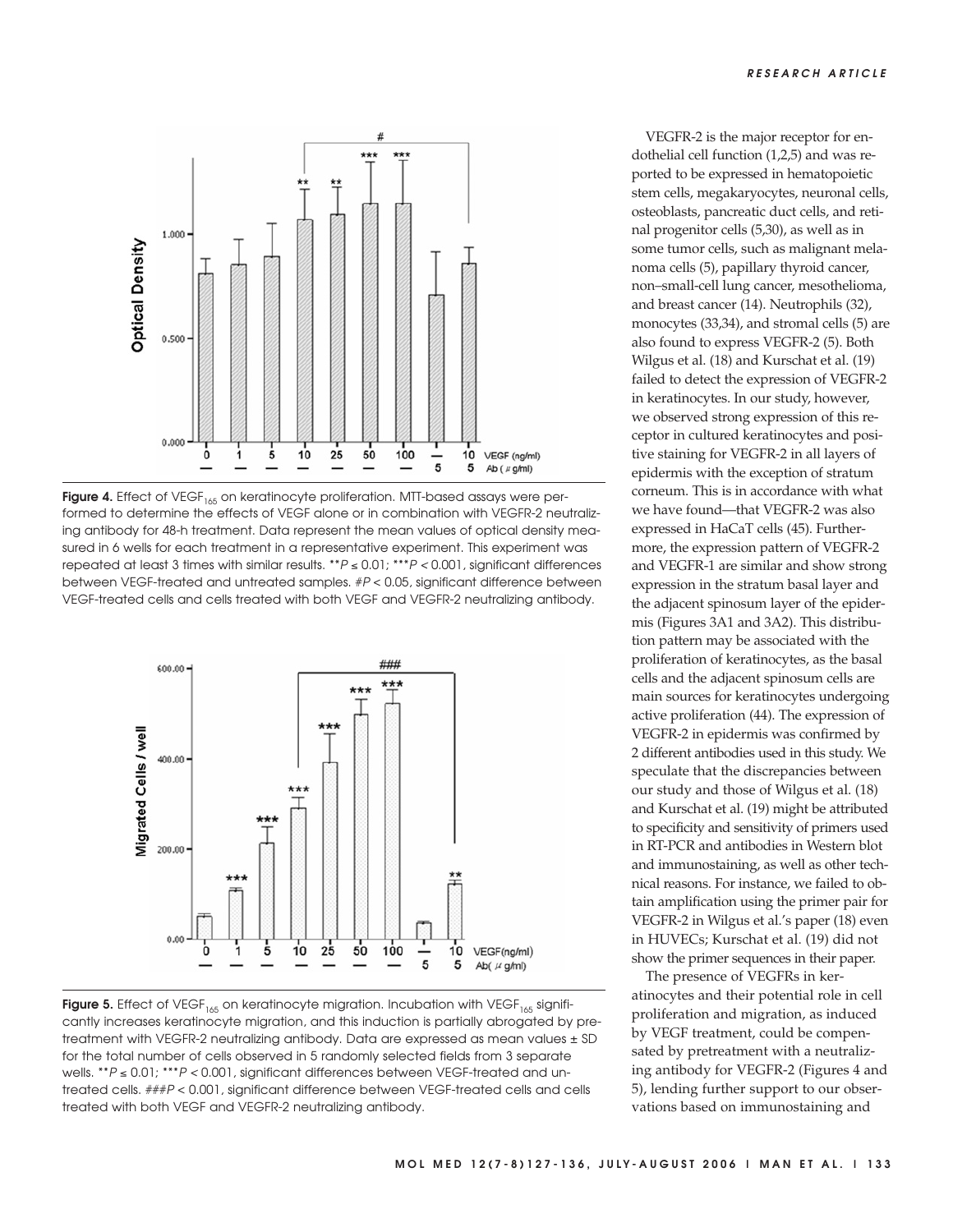

Figure 6. Effect of VEGF<sub>165</sub> on keratinocyte adhesion.  $*P < 0.05$ ;  $**P \le 0.01$ ;  $***P < 0.001$ , significant differences between VEGF-treated and untreated cells. Cells pretreated with VEGFR-2 neutralizing antibody had significantly increased keratinocyte adhesion compared with untreated cells (\*\*\*P < 0.001). The reduction of adhesion of keratinocytes by VEGF treatment at 10 ng/mL was significantly restored by pretreatment with VEGFR-2 neutralizing antibody (###P < 0.001).

RT-PCR. As described above, pretreatment with VEGFR-2 neutralizing antibody could partially abolish the induced proliferation and migration of cultured keratinocytes by VEGF treatment (Figures 4 and 5). This indicates that VEGFR-2 is required for VEGF-induced phenotypic changes and the existence of an autocrine loop of VEGF in keratinocytes. Moreover, neutralizing VEGFR-2 reversed the downregulation effects of exogenous VEGF on adhesion (Figure 6). These results suggest that VEGFR-2 plays an important biological role in keratinocyte function. Together with a previous report on the function of VEGFR-1 on keratinocytes (18), it seems that both VEGFR-2 and VEGFR-1 are responsible for the autocrine signaling in epidermis.

VEGFR-3 is involved in angiogenesis in both the middle stage of embryogenesis and the entire process of lymphangiogenesis (8,44). Stimulation of the VEGFR-3 signal transduction pathway is sufficient to specifically induce lymphangiogenesis in vivo (8,44). VEGFR-3

was once considered to be almost exclusively expressed in lymphatic endothelium in normal adults (46,47). Recently, VEGFR-3 has been shown to be expressed in blood capillaries of normal breast tissue, neuroendocrine organs, and chronic wounds (48)*.* In addition, monocytes, macrophages, and some dendritic cells express this receptor (48)*.*

In our study, VEGFR-3 was expressed in keratinocytes in all layers of epidermis except for the horny cell layer, and presented a uniform distribution pattern that was not observed for VEGFR-1 and -2. The potential function of VEGFR-3 in epidermis is unknown based on this study.

The expression of the 2 coreceptors of VEGFRs, NRP-1 and NRP-2, has been well characterized in endothelial cells and in a variety of neural and nonneural tissues, and they are required for normal development (49). NRPs are also expressed by several types of cancer cell, such as lung tumor cell lines (50,51) and melanoma cell lines (14,52). Mice lacking a functional NRP-1 gene died at the embryo stage because of a failure to develop a proper cardiovascular system (30,53), whereas loss of NRP-2 gene was found to be accompanied with tumor progression in carcinoid tumors (54). Most recently, Kurschat et al. (19) provided in vivo and in vitro evidence for NRP-1 expression in keratinocytes and found that the neuron restrictive silencer factor downregulated NRP-1, but not NRP-2, expression in HaCaT keratinocyte cell line. In our study, we observed both NRP-1 and NRP-2 expression in all layers of keratinocytes in the epidermis excluding the horny layer. Also, the distribution patterns of NRP-1 and NRP-2 are different from those of VEGFRs (Figure 3). Our data showed that the expression of NRPs were not completely overlapped with VEGFRs in the epidermis, which suggested that NRP-1 and NRP-2 might have some function in epidermis independent of VEGFRs. Based on the fact that NRP-1 has been found to mediate heterophilic cell adhesion (54-56) and keratinocyte migration (19), it would be rewarding for future investigations to target the potential mechanism of NRPs on proliferation and migration of keratinocytes.

In summary, through a systematic examination of the expression of all 5 known VEGF receptors and coreceptors in vivo and in vitro, our results provided some important inferences regarding the autocrine role for VEGF in keratinocytes. The capacity of keratinocytes to express these receptors may constitute a novel regulation for keratinocyte activity in the epidermis during wound healing and skin development and maintenance. The observation that VEGF could induce keratinocyte proliferation and migration but reduce its adhesion, and that all these effects can be inhibited by pretreatment with a neutralizing antibody for VEGFR-2, give direct evidence for an active role of VEGF-VEGFR interaction in the epidermis. Combined with other published data (18,19) and the fact that VEGFR-1 and VEGFR-2 were overexpressed in epidermis of psoriasis vulgaris (57), it is rea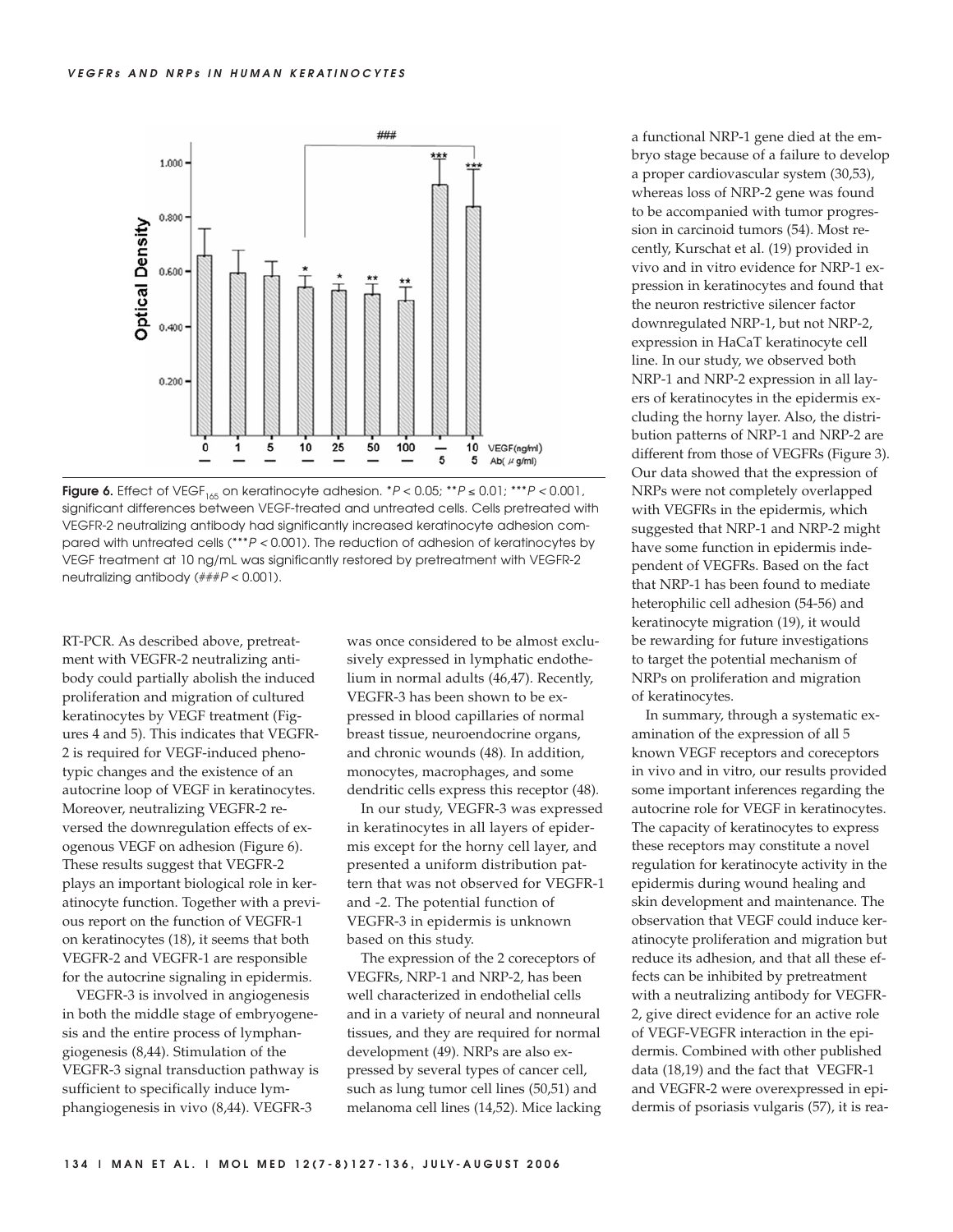sonable to believe that VEGFRs and NRPs may play important roles in epidermis that are different from their traditional contribution in angiogenesis.

## **ACKNOWLEDGMENTS**

We thank Drs. Jian-Ping Cai (Dianon/LabCopr in Tampa, Florida, USA) and Mark R Pitterlkow (Mayo Clinic College of Medicine, Rochester, Minnesota, USA) for helpful discussion. We are grateful to Ms. Aleah Smith for her help in editing the language. This work was supported by a grant (no. 30471565) from the National Natural Science Foundation of China (NSFC).

#### **REFERENCES**

- 1. Ferrara N. (2004) Vascular endothelial growth factor: basic science and clinical progress. *Endocr. Rev.* 25:581-611.
- 2. Carmeliet P, Tessier-Lavigne M. (2005) Common mechanisms of nerve and blood vessel wiring. *Nature* 436:193-200.
- 3. Stacker SA, Achen MA. (1999) The vascular endothelial growth factor family: signalling for vascular development. *Growth Factors* 17:1-11.
- 4. Veikkola T, Alitalo K. (1999) VEGFs, receptors and angiogenesis. *Semin. Cancer Biol.* 9:211-20.
- 5. Neufeld G, Cohen T, Gengrinovitch S, Poltorak Z. (1999) Vascular endothelial growth factor (VEGF) and its receptors. *FASEB J.* 13:9-22.
- 6. Gu C et al. (2003) Neuropilin-1 conveys semaphorin and VEGF signaling during neural and cardiovascular development. *Dev. Cell* 5:45-57.
- 7. Ferrara N, Gerber HP, LeCouter J. (2003) The biology of VEGF and its receptors. *Nat. Med.* 9:669-76.
- 8. Veikkola T et al. (2001) Signalling via vascular endothelial growth factor receptor-3 is sufficient for lymphangiogenesis in transgenic mice. *EMBO J.* 20:1223-31.
- 9. Shibuya M. (2002) Vascular endothelial growth factor receptor family genes: when did the three genes phylogenetically segregate? *Biol. Chem.* 383:1573-9.
- 10. Yang H, Li M, Chai H, Yan S, Zhang R, Yao Q, Chen C. (2004) Expression and regulation of neuropilins and VEGF receptors by TNF-alpha in human endothelial cells. *J. Surg. Res.* 122:249-55.
- 11. Chen C, Li M, Chai H, Yang H, Fisher W, Yao Q. (2005) Roles of neuropilins in neuronal development, angiogenesis, and cancers. *World J. Surg.* 29:271-5.
- 12. Fuh G, Garcia KC, DeVos AM. (2000) The interaction of neuropilin-1 with vascular endothelial growth factor and its receptor Flt-1. *J. Biol. Chem.* 275:690-5.
- 13. Veikkola T, Karkkainen M, Claesson-Welsh L, Alitalo K. (2000) Regulation of angiogenesis via

vascular endothelial growth factor receptors. *Cancer Res.* 60:203-12.

- 14. Wey JS, Stoeltzing O, Ellis LM. (2005) Vascular endothelial growth factor receptors: expression and function in solid tumors. *Clin. Adv. Hematol. Oncol.* 3:37-45.
- 15. Brown LF, Yeo KT, Berse B, Yeo TK, Senger DR, Dvorak HF, van de Water L. (1992) Expression of vascular permeability factor (vascular endothelial growth factor) by epidermal keratinocytes during wound healing. *J. Exp. Med.* 176:1375-9.
- 16. Diaz BV, Lenoir MC, Ladoux A, Frelin C, Demarchez M, Michel S. (2000) Regulation of vascular endothelial growth factor expression in human keratinocytes by retinoids. *J. Biol. Chem.* 275:642-50.
- 17. Detmar M et al. (1994) Overexpression of vascular permeability factor/vascular endothelial growth factor and its receptors in psoriasis. *J. Exp. Med.* 180:1141-6.
- 18. Wilgus TA et al. (2005) Novel function for vascular endothelial growth factor receptor-1 on epidermal keratinocytes. *Am. J. Pathol.* 167:1257-66.
- 19. Kurschat P, Bielenberg D, Rossignol-Tallandier M, Stahl A, Klagsbrun M. (2006) Neuron restrictive silencer factor NRSF/REST is a transcriptional repressor of neuropilin-1 and diminishes the ability of semaphorin 3A to inhibit keratinocyte migration. *J. Biol. Chem.* 281:2721-9.
- 20. Larrivee B, Karsan A. (2004) Isolation and culture of primary endothelial cells. *Methods Mol. Biol.* 290:315-29.
- 21. Matsumoto K, Matsumoto K, Nakamura T, Kramer RH. (1994) Hepatocyte growth factor/scatter factor induces tyrosine phosphorylation of focal adhesion kinase (p125FAK) and promotes migration and invasion by oral squamous cell carcinoma cells. *J. Biol. Chem.* 269:31807-13.
- 22. Zhang K, Kramer RH. (1996) Laminin 5 deposition promotes keratinocyte motility. *Exp. Cell Res.* 227:309-22.
- 23. Brown LF, Berse B, Jackman RW, Tognazzi K, Manseau EJ, Dvorak HF, Senger DR. (1993) Increased expression of vascular permeability factor (vascular endothelial growth factor) and its receptors in kidney and bladder carcinomas. *Am. J. Pathol.* 143:1255-62.
- 24. Brown LF et al. (1993) Expression of vascular permeability factor (vascular endothelial growth factor) and its receptors in adenocarcinomas of the gastrointestinal tract. *Cancer Res.* 53:4727-35.
- 25. Kim EJ, Park HY, Yaar M, Gilchrest BA. (2005) Modulation of vascular endothelial growth factor receptors in melanocytes. *Exp. Dermatol.* 14:625-33.
- 26. Fan F et al. (2005) Expression and function of vascular endothelial growth factor receptor-1 on human colorectal cancer cells. *Oncogene* 24:2647-53.
- 27. Wang H, Keiser JA. (1998) Vascular endothelial growth factor upregulates the expression of matrix metalloproteinases in vascular smooth muscle cells: role of flt-1. *Circ. Res.* 83:832-40.
- 28. Takagi H, King GL, Aiello LP. (1996) Identification and characterization of vascular endothelial growth factor receptor (Flt) in bovine retinal pericytes. *Diabetes* 45:1016-23.
- 29. Zhu Y, Jin K, Mao XO, Greenberg DA. (2003) Vascular endothelial growth factor promotes proliferation of cortical neuron precursors by regulating E2F expression. *FASEB J.* 17:186-93.
- 30. Tammela T, Enholm B, Alitalo K, Paavonen K. (2005) The biology of vascular endothelial growth factors. *Cardiovasc. Res.* 65:550-63.
- 31. Wey JS et al. (2005) Vascular endothelial growth factor receptor-1 promotes migration and invasion in pancreatic carcinoma cell lines. *Cancer* 104:427-38.
- 32. Ancelin M, Chollet-Martin S, Herve MA, Legrand C, El Benna J, Perrot-Applanat M. (2004) Vascular endothelial growth factor VEGF189 induces human neutrophil chemotaxis in extravascular tissue via an autocrine amplification mechanism. *Lab. Invest.* 84:502-12.
- 33. Barleon B, Sozzani S, Zhou D, Weich HA, Mantovani A, Marme D. (1996) Migration of human monocytes in response to vascular endothelial growth factor (VEGF) is mediated via the VEGF receptor flt-1. *Blood* 87:3336-43.
- 34. Sawano A, Iwai S, Sakurai Y, Ito M, Shitara K, Nakahata T, Shibuya M. (2001) Flt-1, vascular endothelial growth factor receptor 1, is a novel cell surface marker for the lineage of monocytemacrophages in humans. *Blood* 97:785-91.
- 35. Lyden D et al. (2001) Impaired recruitment of bone-marrow-derived endothelial and hematopoietic precursor cells blocks tumor angiogenesis and growth. *Nat. Med.* 7:1194-201.
- 36. LeCouter J et al. (2003) Angiogenesis-independent endothelial protection of liver: role of VEGFR-1. *Science* 299:890-3.
- 37. Clauss M et al. (1996) The vascular endothelial growth factor receptor Flt-1 mediates biological activities: implications for a functional role of placenta growth factor in monocyte activation and chemotaxis. *J. Biol. Chem.* 271:17629-34.
- 38. Chen WS, Kitson RP, Goldfarb RH. (2002) Modulation of human NK cell lines by vascular endothelial growth factor and receptor VEGFR-1 (FLT-1). *In Vivo* 16:439-45.
- 39. Ishida A, Murray J, Saito Y, Kanthou C, Benzakour O, Shibuya M, Wijelath ES. (2001) Expression of vascular endothelial growth factor receptors in smooth muscle cells. *J. Cell. Physiol.* 188:359-68.
- 40. Hahn D, Simak R, Steiner GE, Handisurya A, Susani M, Marberger M. (2000) Expression of the VEGF-receptor Flt-1 in benign, premalignant and malignant prostate tissues. *J. Urol.* 164:506-10.
- 41. Zhukova LG, Zhukov NV, Lichinitser MR. (2003) Expression of Flt-1 and Flk-1 receptors for vascular endothelial growth factor on tumor cells as a new prognostic criterion for locally advanced breast cancer. *Bull. Exp. Biol. Med.* 135:478-81.
- 42. von Marschall Z et al. (2000) De novo expression of vascular endothelial growth factor in human